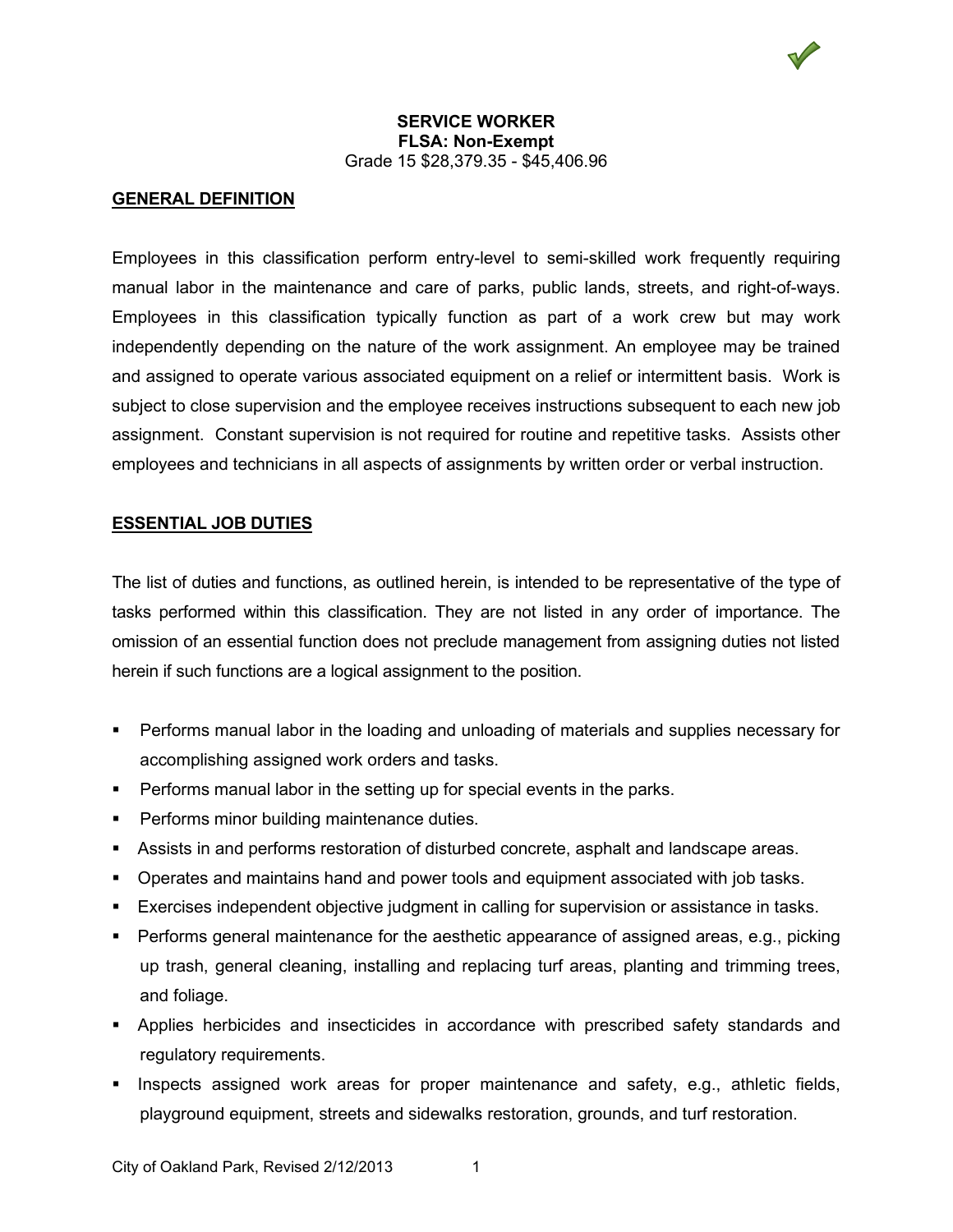- Assists in the removal of debris from canals, waterways, parks, streets, athletic complexes, public lands, and right-of-ways.
- Assists with the work orders of other work crews as directed.
- Responsible for opening and closing the parks (Parks).
- **Installs, maintains, and removes signage and speed tables.**
- **Requires regular attendance to scheduled work shifts.**

# **KNOWLEDGE, SKILLS & ABILITIES**

- Working knowledge of the use and care of simple manual and power hand tools.
- Ability to learn the use and maintenance of associated vehicles and equipment.
- Ability to understand and follow verbal and written instructions.
- Ability to perform heavy manual labor for extended periods, often under varying climatic conditions.
- Ability to establish and maintain effective working relationships with other employees and the public.
- Communicates with co-workers, management, citizens, and others in a courteous and professional manner.
- Conforms with and abides by all departmental and City regulations, policies, work procedures, and instructions.

# **MINIMUM ACCEPTABLE EDUCATION, TRAINING & EXPERIENCE**

High school diploma or GED equivalent; supplemented by one (1) year labor experience. Must hold a State of Florida Driver's License. Must obtain certification in work zone traffic control (MOT) within eighteen (18) months of employment. Position may be required to be on call, including nights, holidays, and weekends.

# **PREFERRED**

Florida Class B Driver License

One (1) year experience in general landscape and grounds maintenance.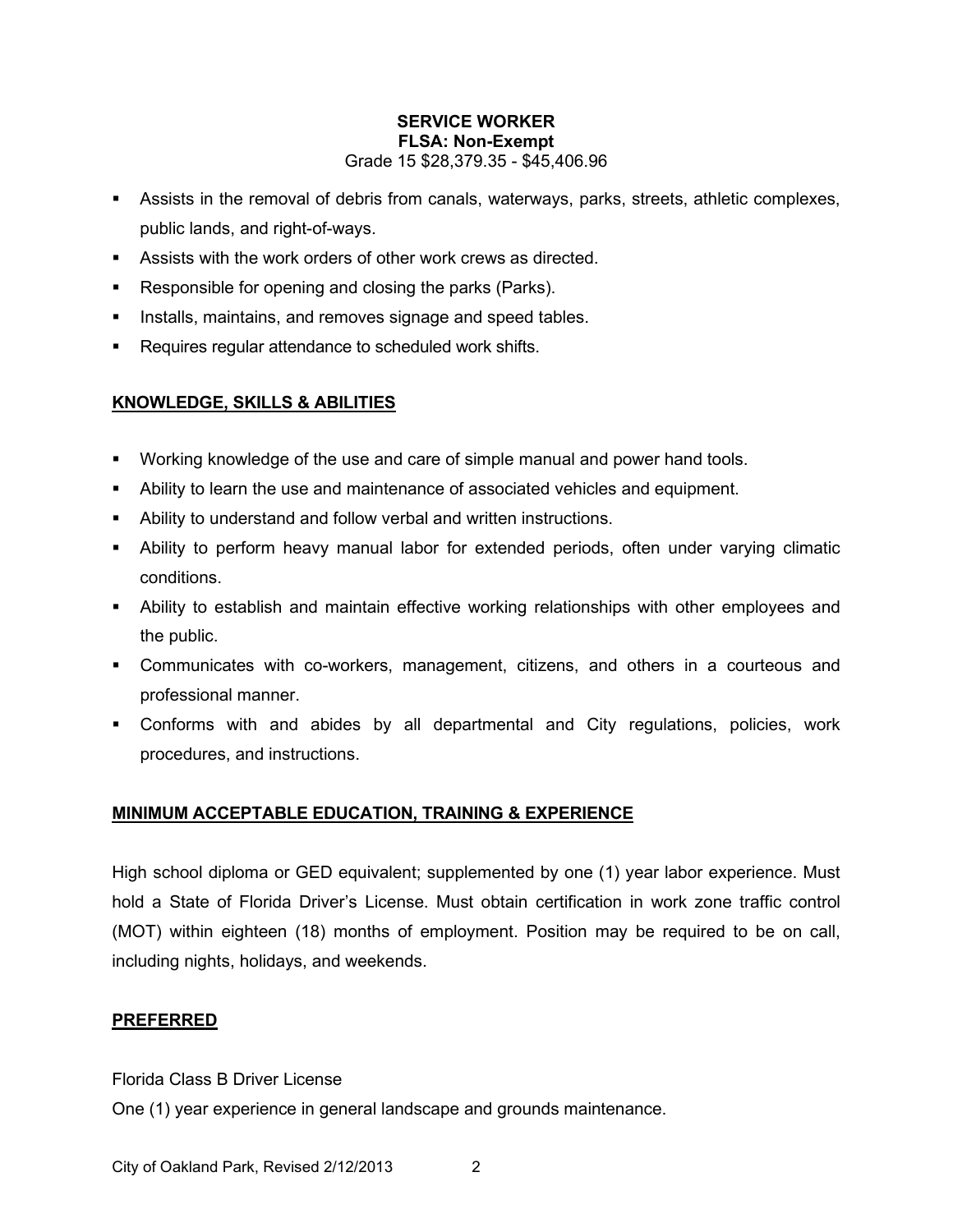#### **PHYSICAL REQUIREMENTS**

The City of Oakland Park is an Equal Opportunity Employer. In compliance with the Americans with Disabilities Act (42 U.S. C. 12101 et. seq.), the City of Oakland Park will provide reasonable accommodations to qualified individuals with disabilities and encourages both prospective and current employees to discuss potential accommodations with the employer. The physical demands described here are representative of those that must be met by an employee to successfully perform the essential functions of this job.

- The employee is frequently required to climb, balance, stoop, kneel, crouch, or crawl.
- Must be able to operate objects, tools or controls and reach with arms and hands.
- Must be able to remain outdoors for extended periods in high heat and humidity conditions.
- Traverse rough terrain, walk up or down stairwells, ladders, slopes or steps.
- The employee must frequently lift and/or move up to 75 pounds.
- Vision ability includes close and peripheral vision, color distinction, and depth and texture perception.
- **Ability to speak, hear, smell, and taste.**
- Must be able to work in close and confined spaces.

A review of this position has excluded the marginal functions of the position that are incidental to the performance of fundamental job duties. All duties and responsibilities are essential job functions and requirements are subject to possible modifications to reasonably accommodate individuals with disabilities. To perform this job successfully, the incumbent(s) will possess the abilities and aptitudes to perform each duty proficiently. Some requirements may exclude individuals who pose a direct threat of significant risk to the health or safety of themselves or others. Requirements are representative of the minimum level of knowledge, skills, and ability.